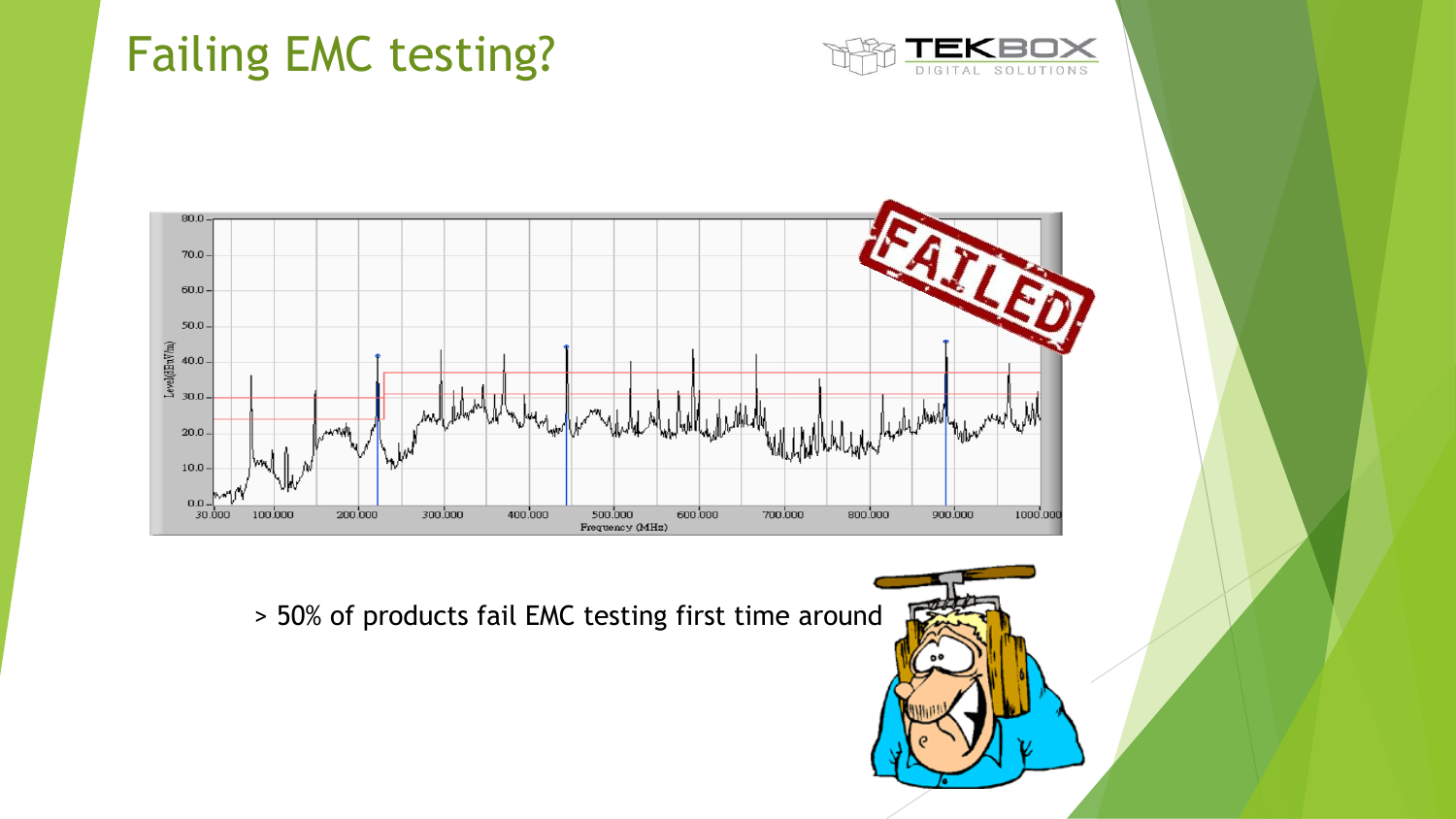

## Situation

An engineer of a small or medium size enterprise usually has to rely on his experience and on best practice methods in order to design an EMC compliant product.

Nevertheless, it is estimated that > 50% of products fail testing first time around. Anytime an engineer sends a new product for compliance testing, it is a shot in the dark.

Failing is very expensive. Not only that re-testing costs are high, but also the project schedule and market introduction gets delayed.

# What to do?

Besides applying best practice with respect to all EMC related aspects of the design, it is essential to carry out pre-compliance testing

- **Pre – compliance testing in a test house**
- **Pre – compliance testing in-house**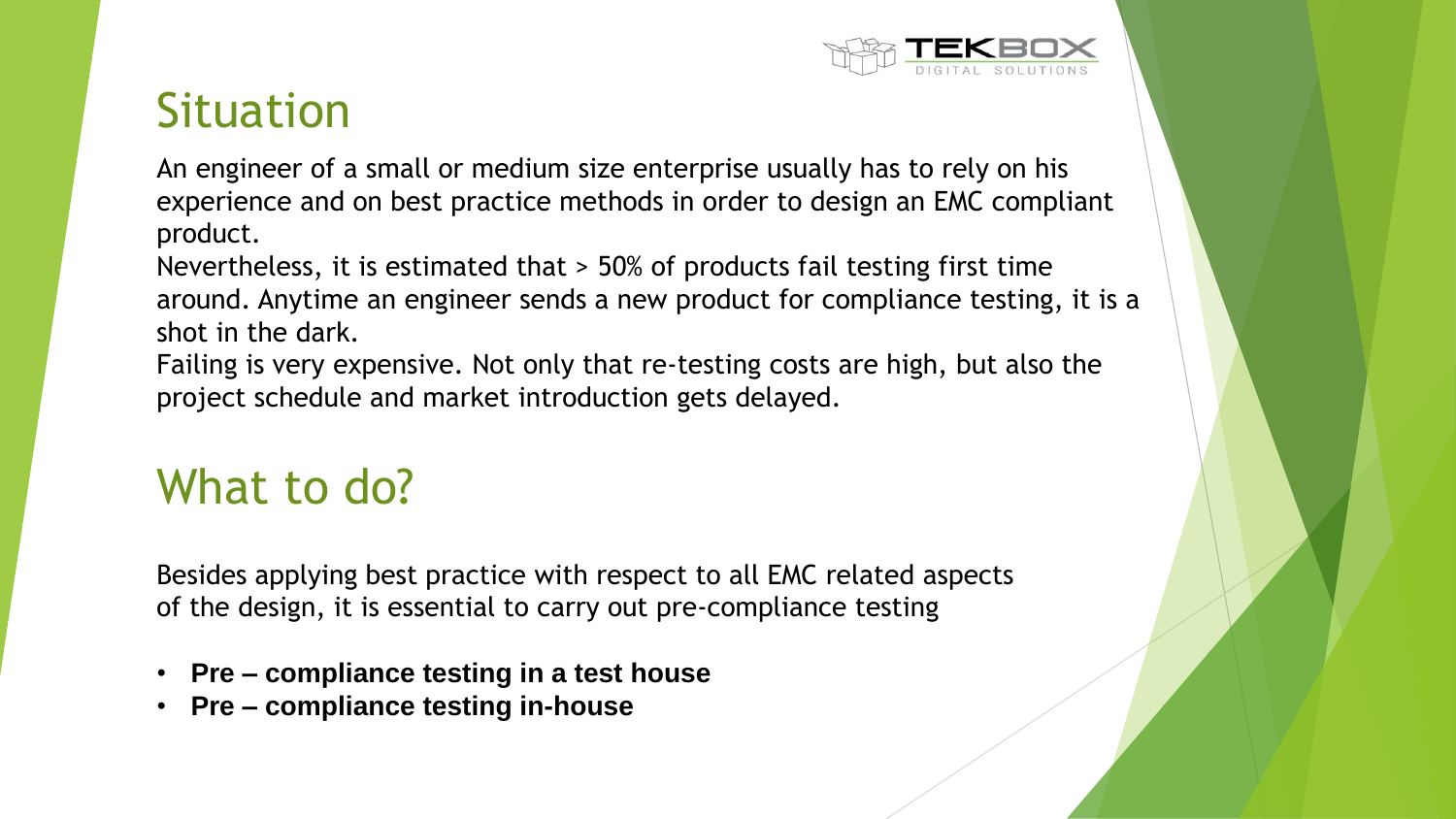# EMC pre-compliance testing



### **Pre – compliance testing in a test house**

Radiated emission tests are typically carried out in anechoic chambers, using antennas to pick up the radiated signals. Due to bandwidth limitations, several antennas are required to cover the complete frequency range. Furthermore, it requires much space and the cost of the equipment for a standard conformant setup is immense.

Advantage: standard compliant test set up and accurate measurement results Disadvantage: very expensive; time consuming – a test house is not always around the corner and not any time available; quick modifications of the DUT can not be carried out as conveniently as in the own lab

### **Pre – compliance testing in-house**

Advantage: there are solutions for any budget; convenient; modifications can be checked with respect to their effect on EMC immediately;

Disadvantage: depending on the available equipment, the set-up may not be standard conformant; measurement results may need to be considered being rather qualitative or relative than quantitative,

results must be interpreted carefully in order to develop countermeasures historical data needs to be tracked to form meaningful limits on radiation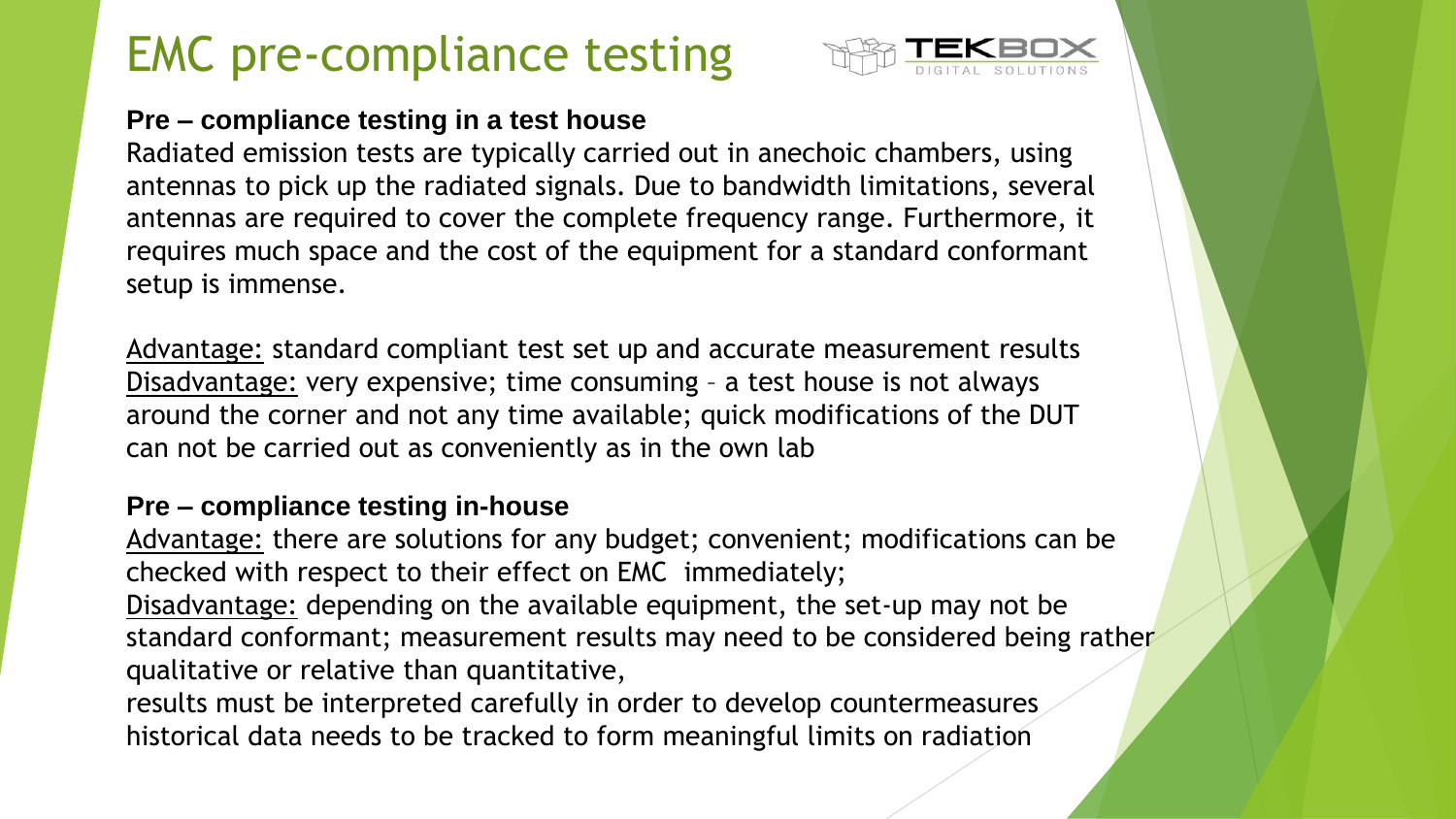## Tekbox EMC pre-compliance solutions

One of the key components for an in-house EMC compliance test set up is a spectrum analyzer. Spectrum analyzers have significantly dropped in price over the last years. Entry level models already start at approximately 1,5K USD. However price of the remaining equippment required for pre-compliance testing is still high.

In the laboratory of Tekbox, various EMC pre-compliance accessories were built over the years for the purpose of in-house testing. It significantly reduced our failure rate. Consequently we decided to industrialize our tools and to offer it at a very competitive price. With Tekbox products, EMC pre-compliance testing has become affordable for any company. A complete pre-compliance set up may cost less than repeating a failed EMC test at the test house.

#### **Products:**

5µH LISN for conducted emission testing of DC powered equipment 50µH LISN for conducted emission testing of AC powered equipment TEM cells in various sizes for radiated emission and immunity testing EMC probe set to localize the origin of emissions or to localize the origin of immunity issues Low cost power amplifiers for immunity testing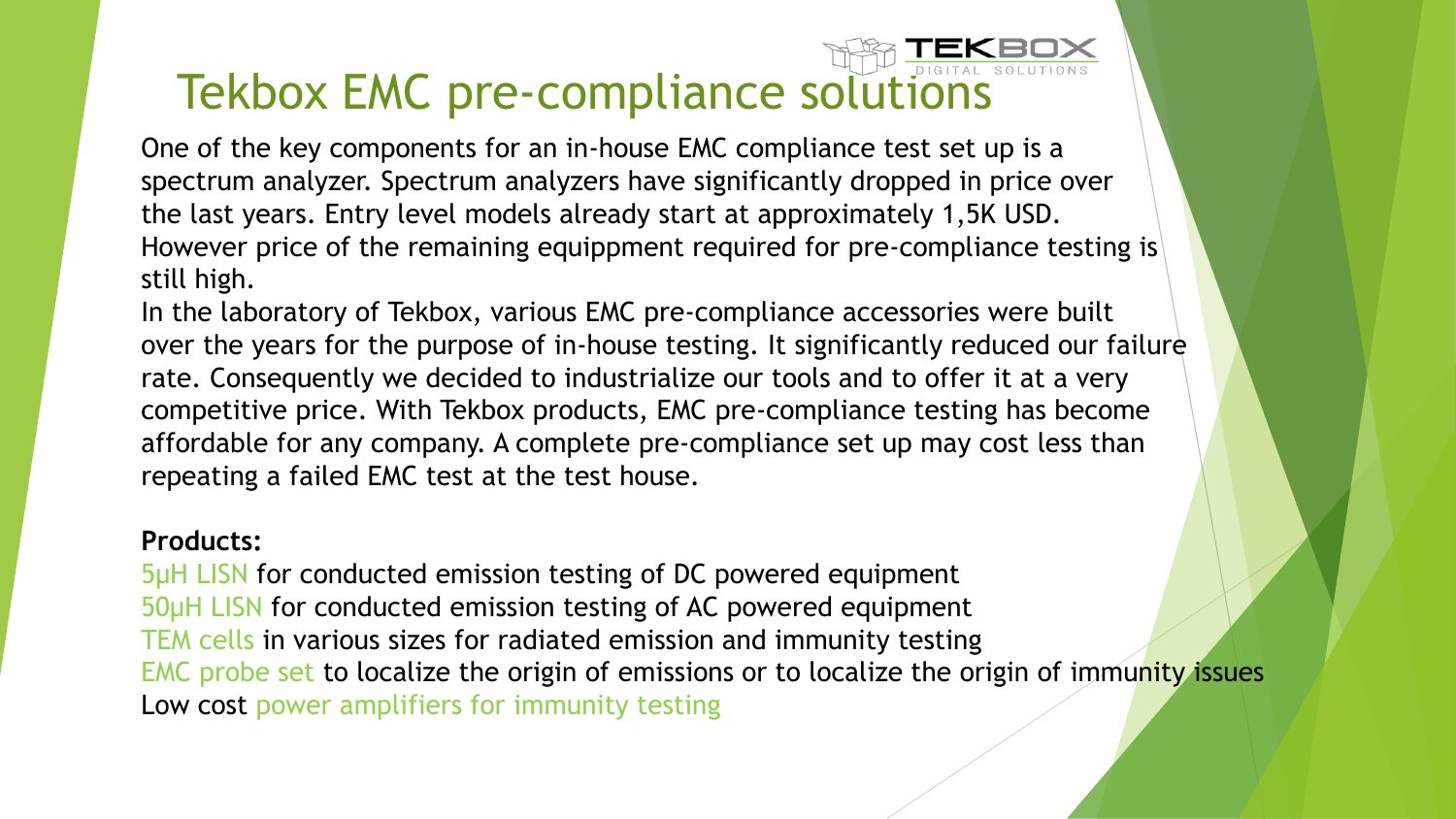# EMC precompliance test flow



- **Step 1: Conducted emission testing and improvement** Conducted emissions often go hand in hand with radiated emissions. Reducing conducted emissions usually also reduces radiated emissions Required equipment: spectrum analyzer + LISN
- **Step 2: Radiated emission testing** Check the radiated spectrum for spurious with excessive level Required equipment: spectrum analyzer + TEM cell
- **Step 3: Localize the source(s) of excessive radiation and improvement** Scan the board with near field probes to track down the sources of radiation and apply countermeasures Required equipment: spectrum analyzer + EMC near field probes
- **Step 4: RF immunity testing** Check the product for RF immunity issues Required equipment: RF signal generator + RF power amplifier + TEM cell alternatively: Spectrum analyzer tracking generator driving TBMDA1
- **Step 5: Localize the origin of immunity issues and improvement** Feed the near field probes with an RF signal and scan the board to track down the origin of immunity issues; apply countermeasures Required equipment: RF signal generator + (RF power amplifier) + EMC near field alternatively: Spectrum analyzer tracking generator driving TBMDA1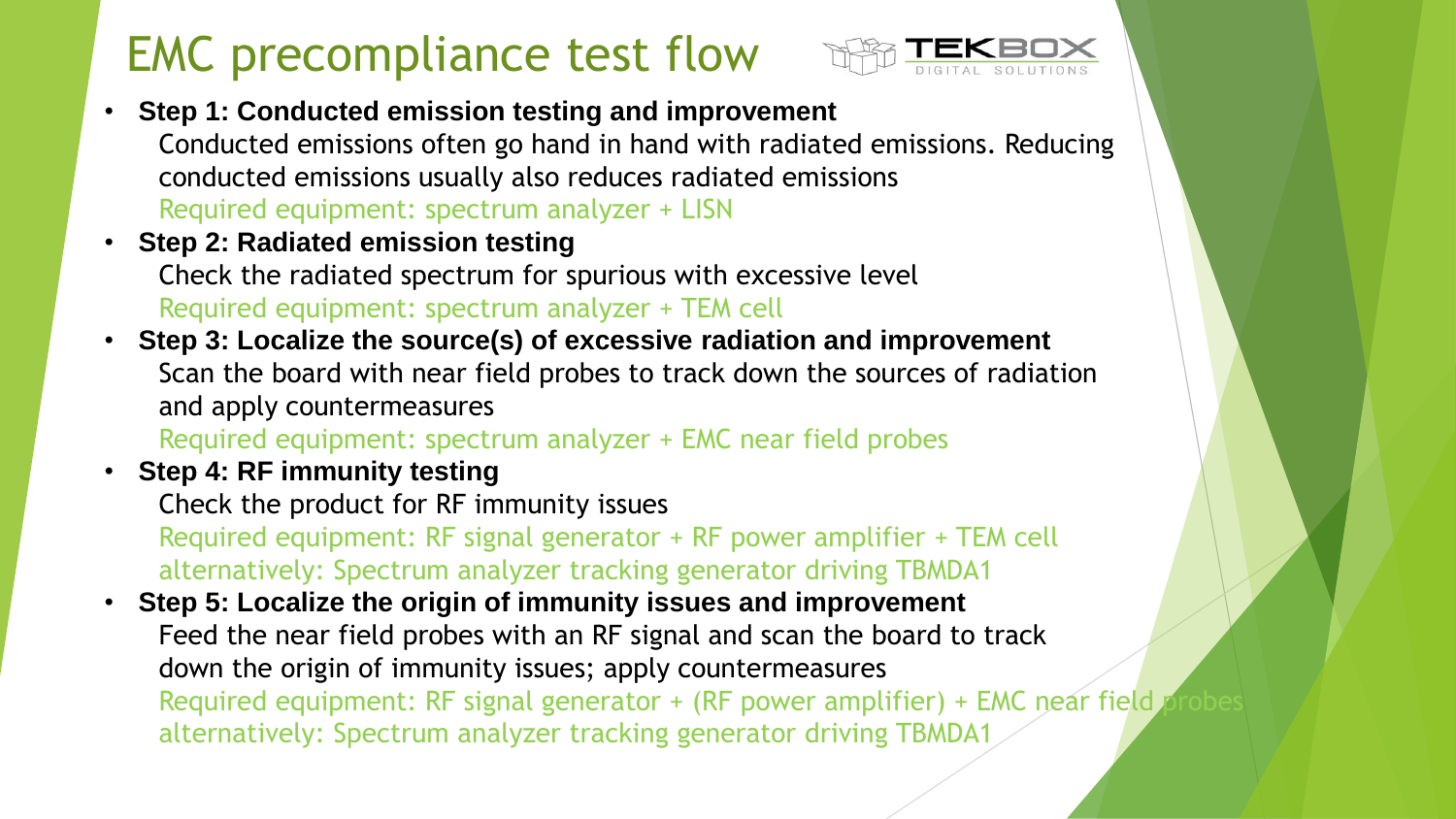# Conducted emission testing



Setup for conducted emission testing of DC-powered equipment (e.g. CISPR25)



The DUT shall be isolated and elevated from the groundplane. The spectrum analyzer shall measure the conducted emissions on both supply lines. The RF output of the unused LISN shall be terminated with 50 Ohm. If the power return line is less than 200 mm, a set up with a single LISN is sufficient. For the exact details of the set up and for the limits of conducted emissions refer to the CISPR 25 or relevant applicable standard.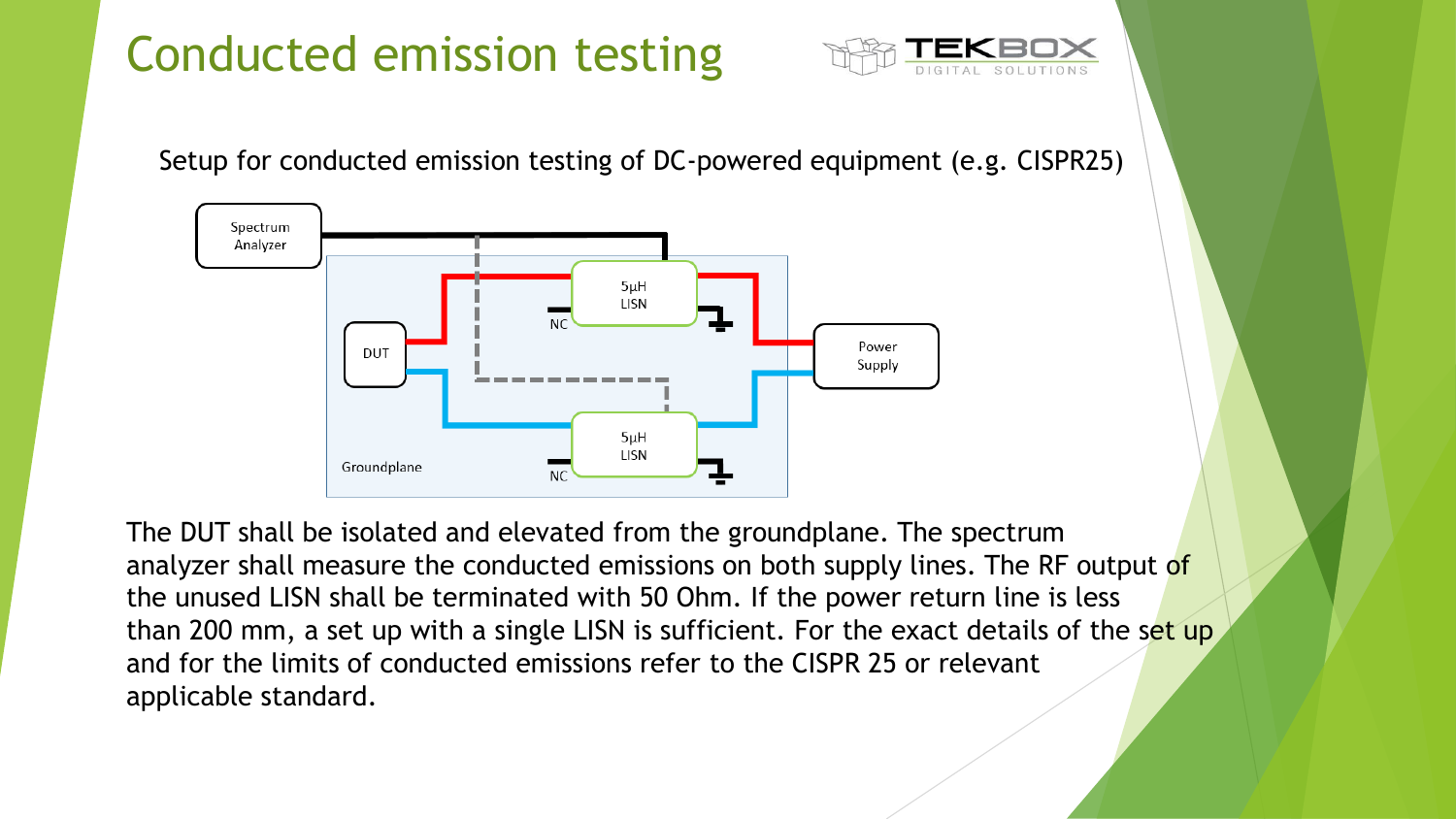# Conducted emission testing



Setup for conducted emission testing of AC-powered equipment (e.g.CISPR16)



The DUT shall be isolated and elevated from the groundplane. The spectrum analyzer shall measure the conducted emissions on both line and neutral. The value of the parallel combination of the capacitors is 12µF from line and neutral to ground. This causes around 0.75A flowing into the earth connection and would trip the ground fault switch. Hence, an insulation transformer is required and good grounding is essential for safety. For the exact details of the set up and for the limits of conducted emissions refer to the CISPR 16 or other relevant applicable standard. A built in limiter or a limiter between the LISN RF output and spectrum analyzer is essential for the protection of the equipment.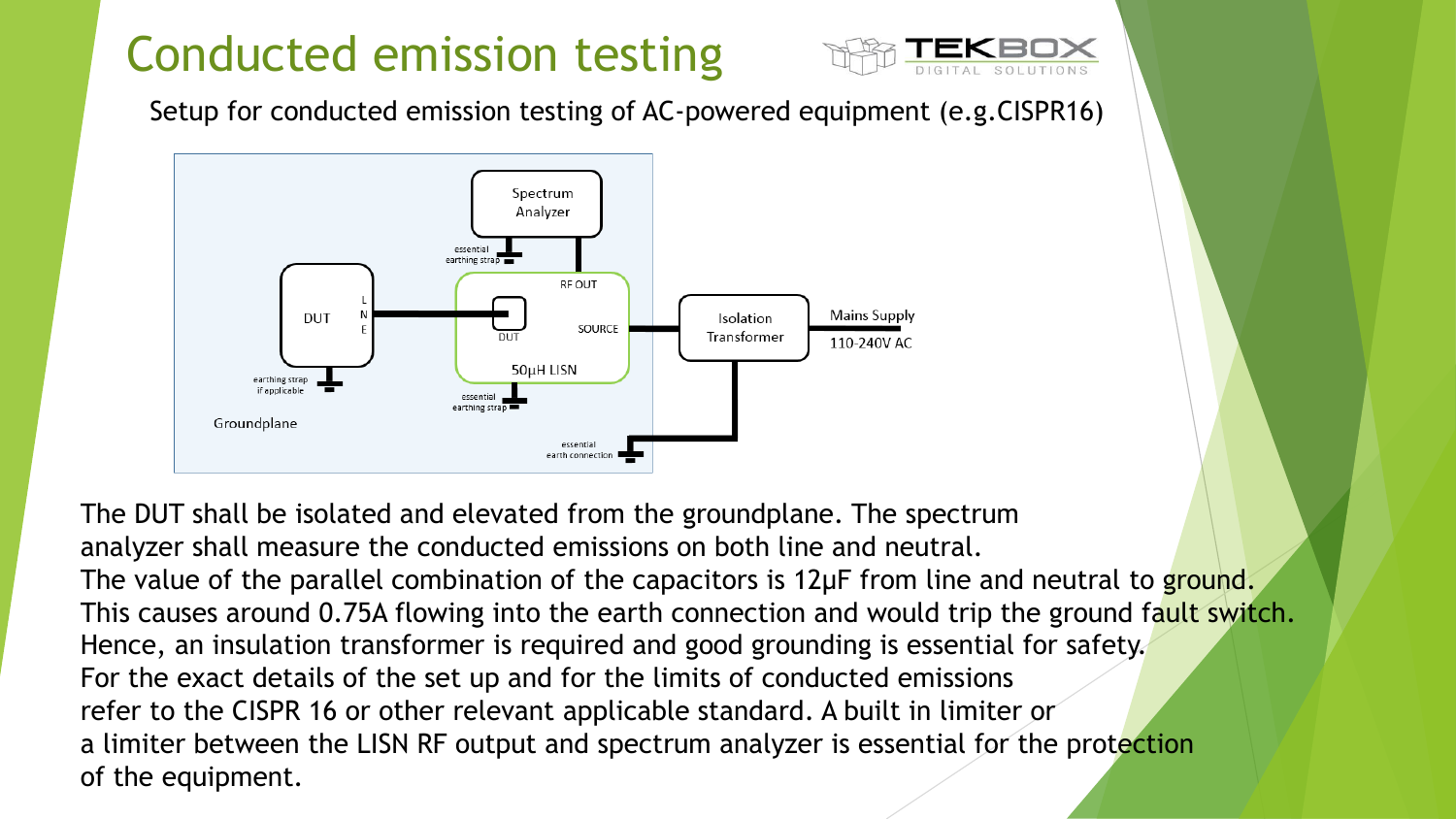

Terminate any of the two ports of the TEM cell with the 50 $\Omega$  load, connect the DC-Block to the other port and connect it to the input of the spectrum analyzer. Place the DUT under the septum and power it on.

Monitor the radiated spectrum.

As a rule of thumb, given that the PCB is positioned not much higher than 1-2cm above the bottom wall, any spurious with amplitudes higher than 40dµV may potentially cause a failed compliance test.

Use compliance tested DUTs and the corresponding test reports as a reference for measurements in the TEM cell.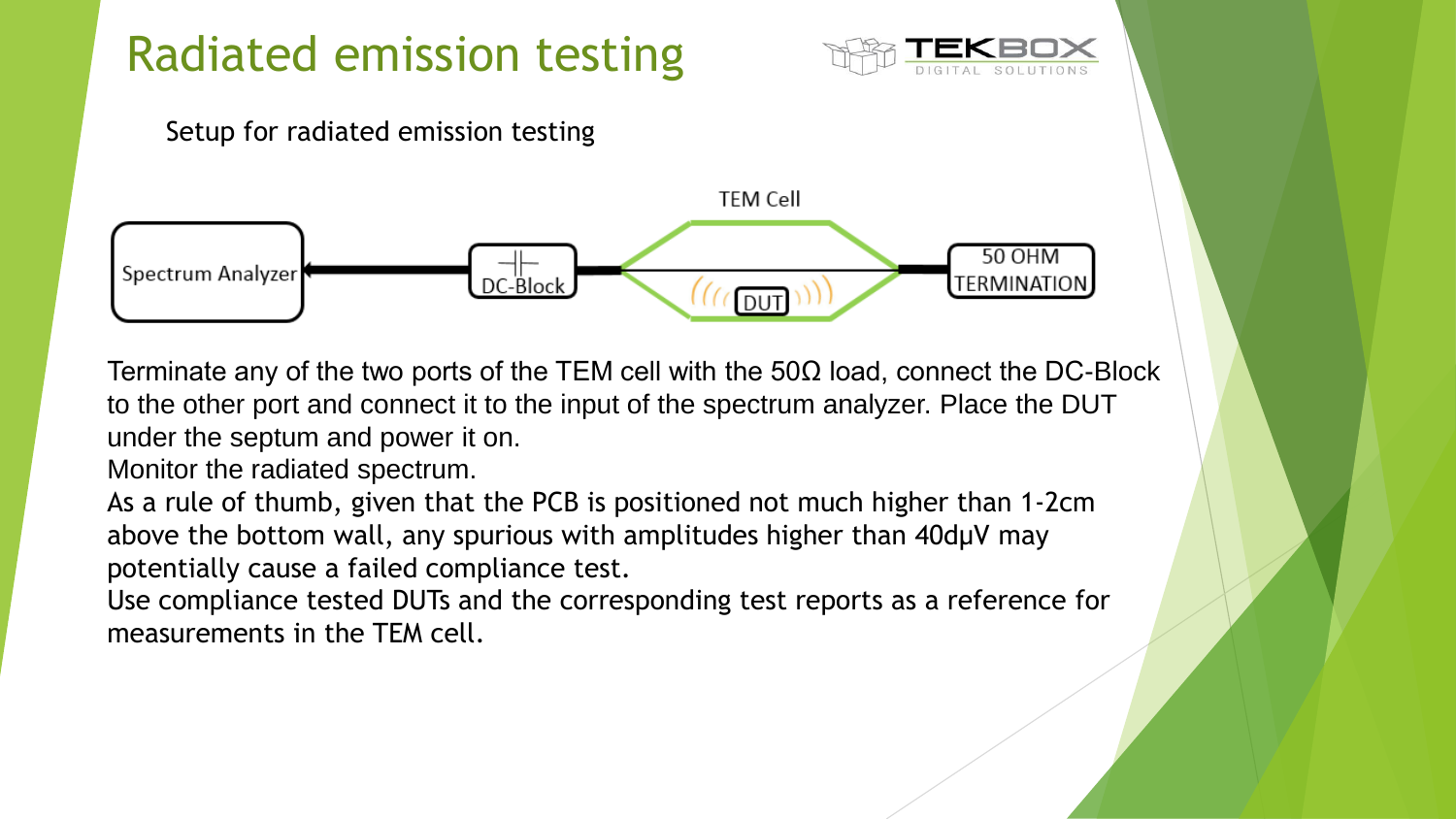

Localize the source of unwanted emissions on the DUT PCB using near field probes and a spectrum analyzer.

Implement counter measures and re-test the DUT inside the TEM cell to verify if the modifications result in a reduction of the radiated emissions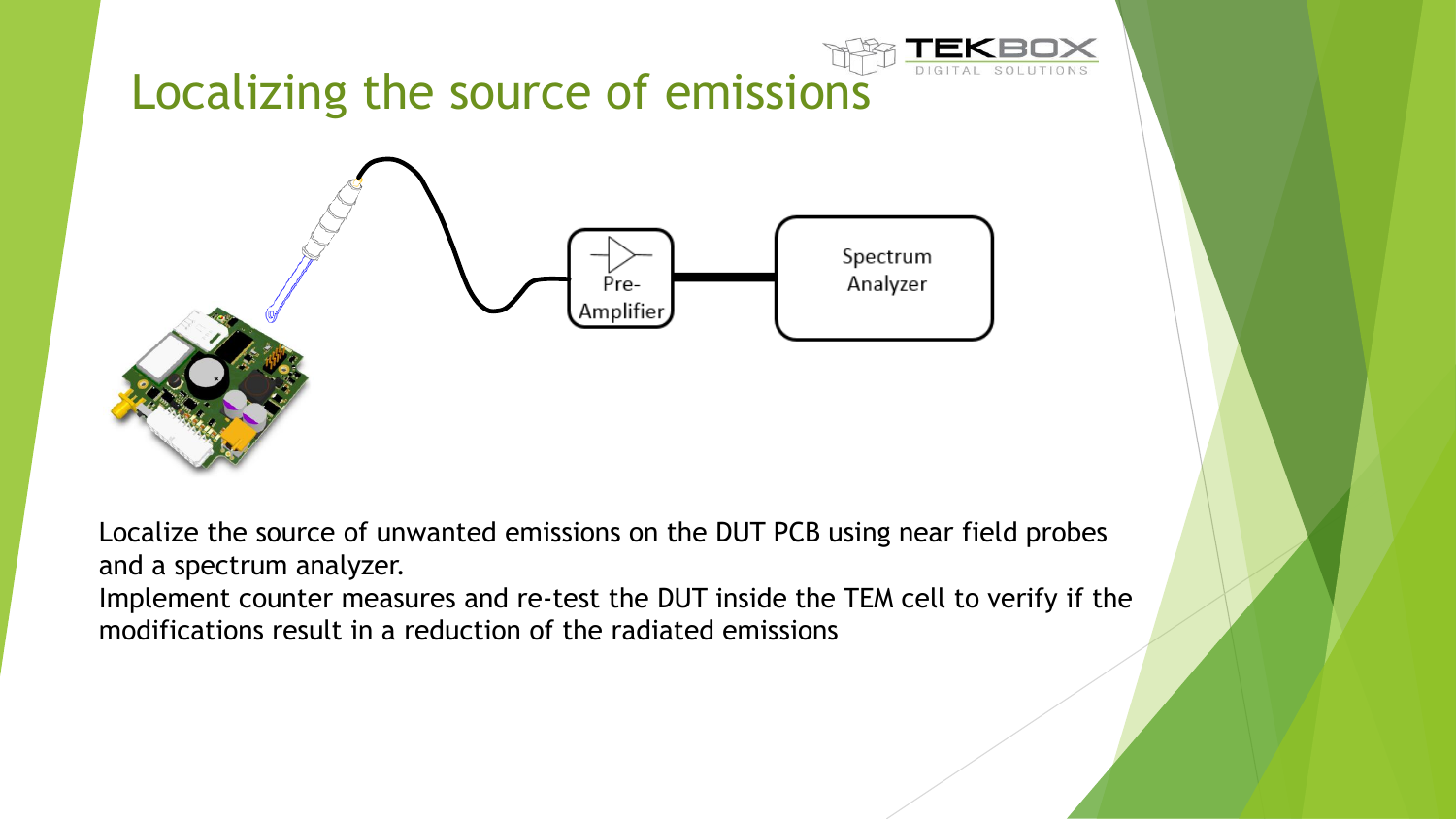

## Simplify testing with EMCview



- numerous pre-configured project files for CISPR-xx (EN550xx) emission measurements
- Graph supports two complete measurement runs, same as in test house
- fast Quasi-Peak scan of critical peaks, immune to frequency drift of the selected peaks
- configurable limit lines and segment files
- configurable correction files for cable, LISN, amplifier, antenna etc.
- configurable margins for the identification and selection of critical peaks
- supports import and overlaying of reference measurements for comparison purpose
- linear or logarithmic frequency axis
- automatic creation of test reports
- many import/export-functions
- Selective measurement of frequency segments
- RF-coverage measurement mode
- modifications result in a reduction of the radiated emissions

### Supports all Rigol spectrum analyzer models.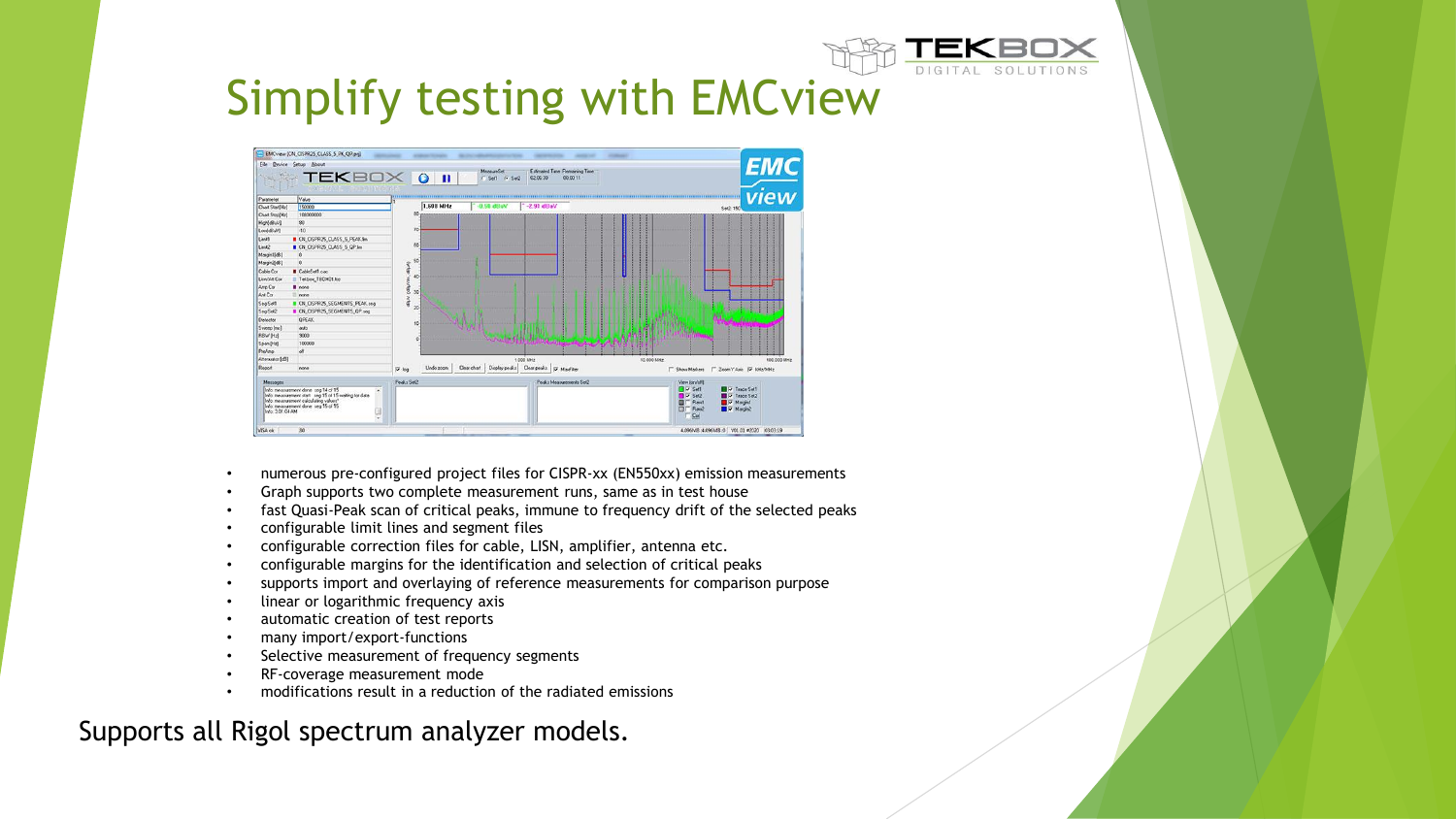

Terminate any of the two ports of the TEM cell with the 50 $\Omega$  load, and connect the signal generator + power amplifier to the other port. The signal needs to be AM modulated (80%) according to most standards. The power of the signal has to be chosen according to the required field strength. Place the DUT under the septum and power it on.

Sweep the signal generator and monitor the DUT for RF immunity issues. The picture above shows a minimum setup. Inserting a directional coupler with connected RF power meter in between power amplifier and TEM cell would be of advantage to monitor power levels.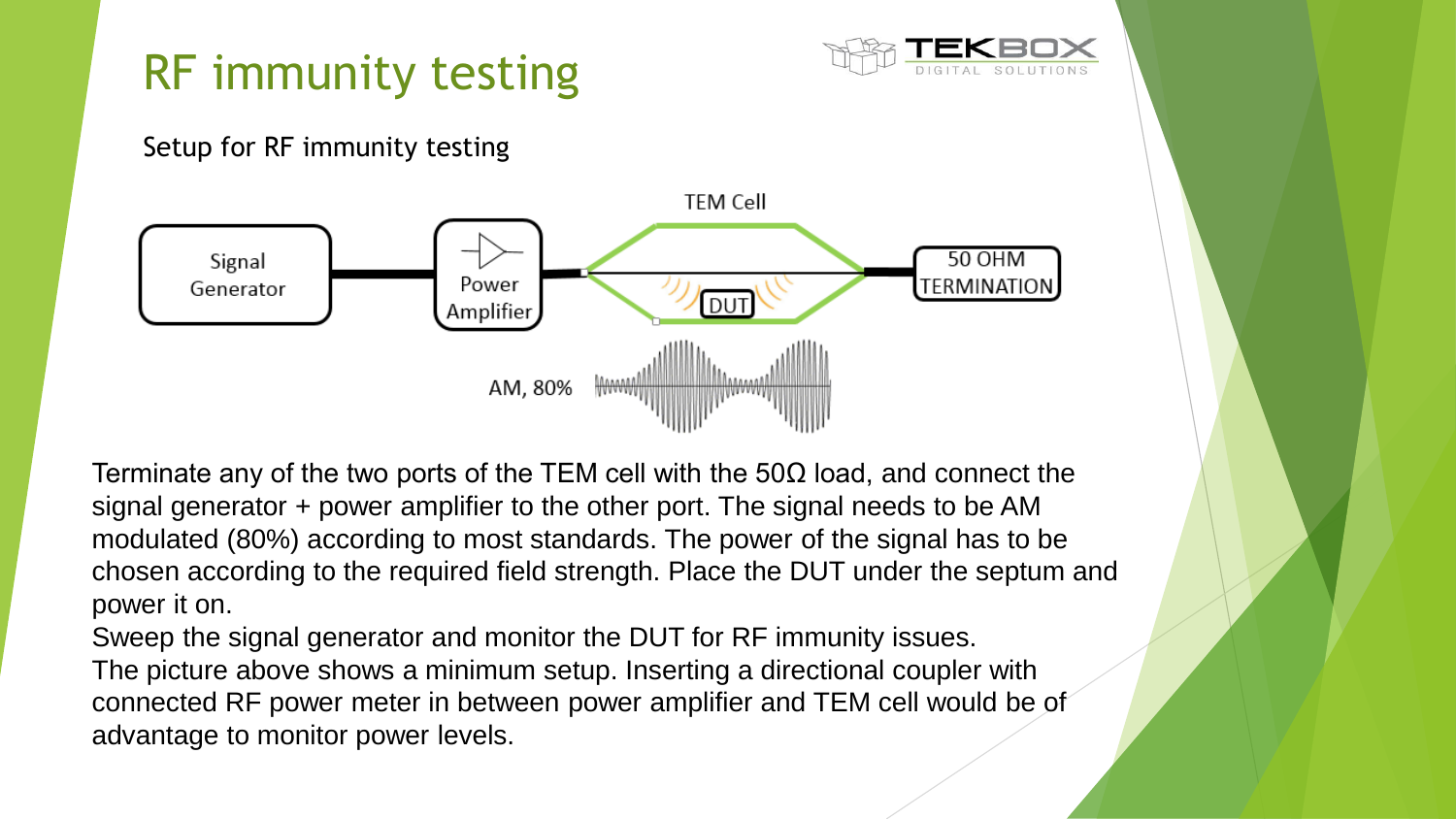

Localize the section on the DUT PCB which is susceptible to RF.

Use a power amplifier only, if the output power of the Signal generator alone was not sufficient to reproduce the immunity issue.

Implement counter measures and re-test the DUT inside the TEM cell to verify if the modifications removed the RF immunity issues.